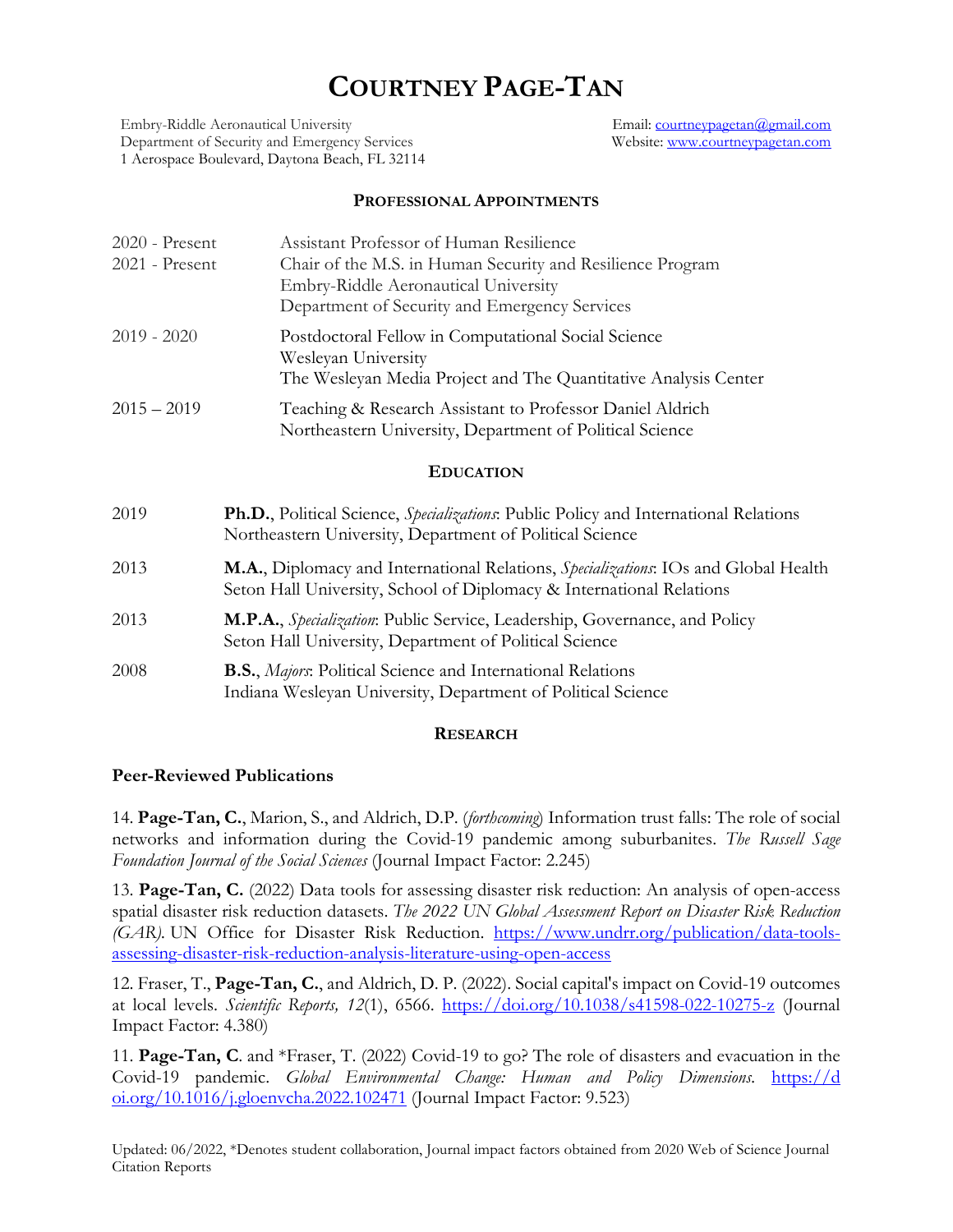10. **Page-Tan, C.** and Corbin, T. B. (2021). Protective policies for all? An analysis of Covid-19 deaths and protective policies among low-, medium-, and high-vulnerability groups. *Disasters, 45*(S1), S119- S145.<https://doi.org/10.1111/disa.12525> (Journal Impact Factor: 2.641)

9. **Page-Tan, C.** (2021). An analysis of social media use and neighbor-assisted debris removal in Houston following Hurricane Harvey. *International Journal of Disaster Risk Reduction*. [https://doi.org/10.1016/j.ijdrr.2021.102450](https://doi.org/10.1016/j.ijdrr.2021.102450%C2%A0) (Journal Impact Factor: 4.32)

8. \*Fraser, T., Aldrich, D.P., and **Page-Tan, C**. (2021). Bowling alone or distancing together? The role of social capital in excess death rates from Covid-19. *Social Science & Medicine*. [https://doi.org/10.1016/j.socscimed.2021.114241](https://doi.org/10.1016/j.socscimed.2021.114241%E2%80%8B) (Journal Impact Factor: 4.634)

7. **Page-Tan, C.** (2021). Bonding, bridging, and linking social capital and social media use: How hyperlocal social media platforms serve as a conduit to access and activate bridging and linking ties in a time of crisis. *Natural Hazards*, 1-22.<https://doi.org/10.1007/s11069-020-04397-8> (Journal Impact Factor: 3.102)

6. **Page-Tan, C**. (2020). The role of social media in disaster recovery following Hurricane Harvey. *Journal of Homeland Security and Emergency Management, 18*(1), 93-123. <https://doi.org/10.1515/jhsem-2018-0054> (Journal Impact Factor: 1.258)

5. Aldrich, D.P, and **Page-Tan, C.** (2020). Oasis of resilience? An empirical investigation of rainwater harvesting systems in a high poverty, peripheral community. *Economics of Disasters and Climate Change, 4*(1), 129-144. <https://doi.org/10.1007/s41885-019-00050-2>

4. Aldrich, D. P., **Page-Tan, C.**, and \*Fraser, T. (2018). A Janus-faced resource: Social capital and resilience trade-offs. In Trump, B. D., Florin, M.-V., & Linkov, I. (Eds.). *IRGC resource guide on resilience* (vol. 2): Domains of resilience for complex interconnected systems. Lausanne, CH: EPFL International Risk Governance Center.

3. Aldrich, D.P., Meyer, M. and **Page-Tan, C**. (2018). [Social capital and natural hazards governance.](http://oxfordre.com/naturalhazardscience/view/10.1093/acrefore/9780199389407.001.0001/acrefore-9780199389407-e-254) *Oxford Research Encyclopedia of Natural Hazard Science.*  <https://doi.org/10.1093/acrefore/9780199389407.013.254>

2. Aldrich, D.P., **Page-Tan, C.,** and Paul, C. (2016). Social capital and participation in climate change adaptation. *Oxford Research Encyclopedia of Climate Science*. <https://doi.org/10.1093/acrefore/9780190228620.013.342>

1. **Page, C.** (2009). International actors leading in relief efforts: 2004 Indian Ocean Tsunami aid assessment. *Asian Politics and Policy*, 1(3) 435–462.<https://doi.org/10.1111/j.1943-0787.2009.01134.x> (Journal Impact Factor: 0.30)

# **Book Chapters**

2. **Page-Tan, C.**, \*Fraser, T. and Aldrich, D.P. (2021*)* Mapping resilience: GIS techniques for disaster studies in Jason D. Rivera, ed., *Research Methods of Disaster and Emergency Management: Approaches in Application*. Routledge.<https://doi.org/10.4324/9780367823948-22>

1. \*Fraser, T., **Page-Tan, C.**, and Aldrich, D.P. (2021*)* Techniques for social network analysis for disaster evacuation, recovery, and response in Jason D. Rivera, ed., *Research Methods of Disaster and Emergency Management: Approaches in Application*. Routledge. [https://doi.org/10.4324/9780367823948-](https://doi.org/10.4324/9780367823948-19) [19](https://doi.org/10.4324/9780367823948-19)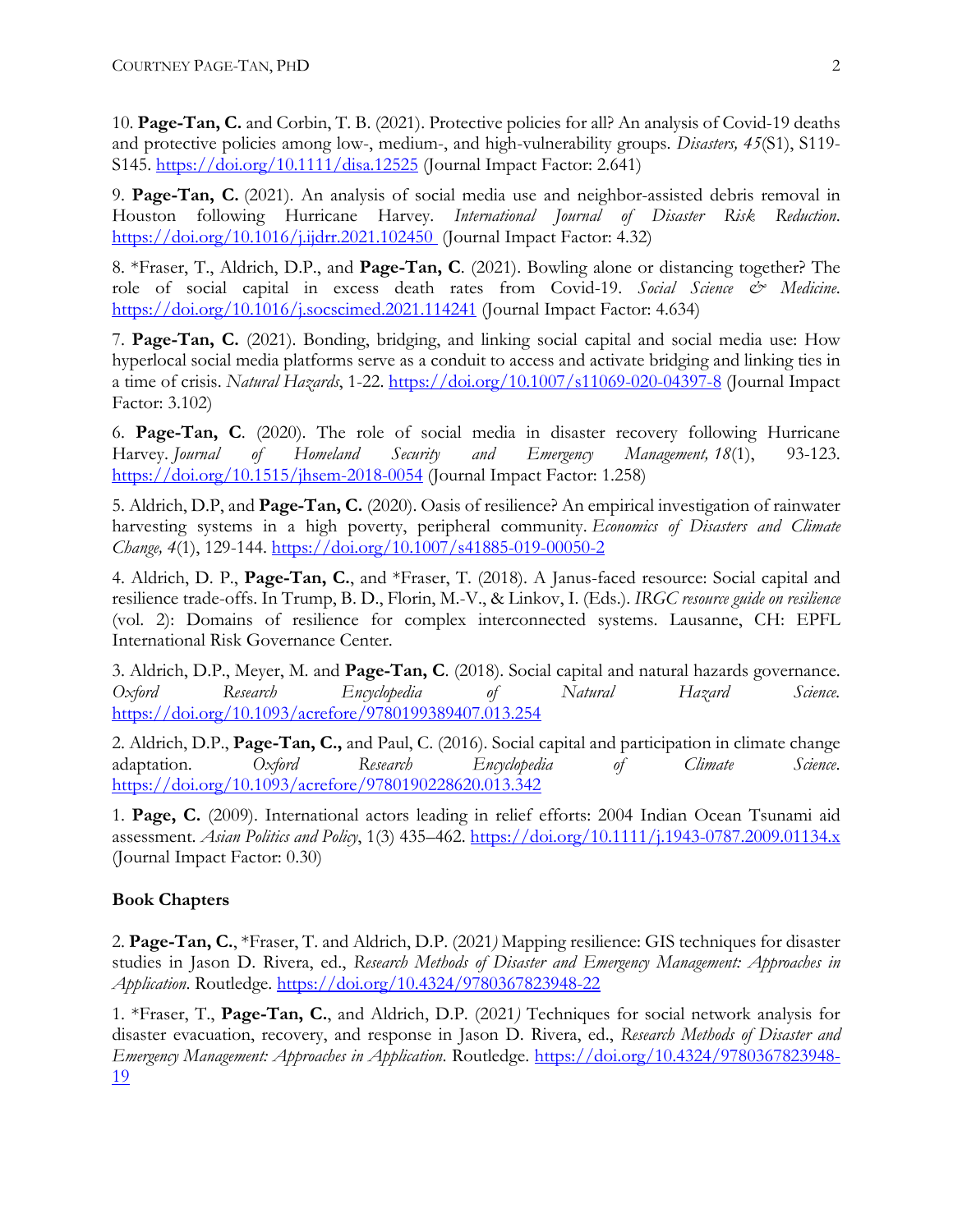# **Reports**

4. **Page-Tan, C.**, \*Marion, S., Aldrich, D. P., \*Holck, D., \*Liu, M. , \*Pimentel, L. , and \*Shejwal, P. (2021) Social Capital and the Covid-19 Pandemic: A Preliminary Qualitative Analysis. *Natural Hazards Center Quick Response Grant Report Series, 335.* Boulder, CO: Natural Hazards Center, University of Colorado Boulder. Available at: [https://hazards.colorado.edu/quick-response-report/social-capital](https://hazards.colorado.edu/quick-response-report/social-capital-and-the-covid-19-pandemic)[and-the-covid-19-pandemic](https://hazards.colorado.edu/quick-response-report/social-capital-and-the-covid-19-pandemic)

3. Aldrich, D.P., \*Fraser, T., Lee, J., **Page-Tan, C.,** and \*Yoshida, T. (2020) Social ties, quarantine policy, and the spread of Covid-19. *Natural Hazards Center Quick Response Grant Report Series, 335.* Boulder, CO: Natural Hazards Center, University of Colorado Boulder. Available at: [https://hazards.colorado.edu/quick-response-report/social-ties-quarantine-policy-and-the](https://hazards.colorado.edu/quick-response-report/social-ties-quarantine-policy-and-the-spread-of-covid-19)[spread-of-covid-19](https://hazards.colorado.edu/quick-response-report/social-ties-quarantine-policy-and-the-spread-of-covid-19)

2. **Page-Tan, C.** (2018) Cambridge community assessment. Commissioned Report for Cambridge Mayor's Special Advisory Committee on Neighborhood-Based Resiliency

1. **Page-Tan, C.** (2018) The Power of Social Media: How Online Connections Expedited Public Services Following Hurricane Harvey. *Natural Hazards Center Quick Response Grant Report Series*, 271. Boulder, CO: Natural Hazards Center, University of Colorado Boulder. Available at: [https://hazards.colorado.edu/quick-response-report/the-power-of-social-media-how-online](https://hazards.colorado.edu/quick-response-report/the-power-of-social-media-how-online-connections-expedited-public-services-following-hurricane-harvey)[connections-expedited-public-services-following-hurricane-harvey](https://hazards.colorado.edu/quick-response-report/the-power-of-social-media-how-online-connections-expedited-public-services-following-hurricane-harvey)

# **Non-Peer Reviewed Publications**

3. Aldrich, D.P. and **Page-Tan, C.** (2017) Why social media apps should be in your disaster kit. *The Conversation*. [https://theconversation.com/why-social-media-apps-should-be-in-your-disaster-kit-](https://theconversation.com/why-social-media-apps-should-be-in-your-disaster-kit-83743)[83743](https://theconversation.com/why-social-media-apps-should-be-in-your-disaster-kit-83743)

2. Huang, Y.H. and **Page, C.** (2014) Financing the health-related millennium development goals. *Global Health Governance*. [https://blogs.shu.edu/ghg/2014/03/20/financing-the-health-related](https://blogs.shu.edu/ghg/2014/03/20/financing-the-health-related-millennium-development-goals/)[millennium-development-goals/](https://blogs.shu.edu/ghg/2014/03/20/financing-the-health-related-millennium-development-goals/)

1. **Page, C**. (2013) Impact investing and global health: The future of global health financing? *Global Health Governance*. https://blogs.shu.edu/ghg/2013/10/21/impact-investing-and-global-health-thefuture-of-global-health-financing/

# **Under Review & Working Papers**

4. Fraser, T., Cherdchaiyapong, N., Tekle, W., Thomas, E., Zayas, J., **Page-Tan, C.**, and Aldrich, D.P. (2022) Trust but verify: Validating new measures for mapping social infrastructure in cities. Available at SSRN: [http://dx.doi.org/10.2139/ssrn.4065162](https://dx.doi.org/10.2139/ssrn.4065162) . *Under Review*

3. **Page, Tan, C.**, \*Bourdeau, M., and Fraser, T. The pandemic presidential election: An investigation of voter behavior during the Covid-19 pandemic. *Under Review*

2. **Page-Tan, C.** and Aldrich, D.P. Snowed In? Social and Transportation Networks in the 2015 Boston Snowmageddon. *Working Paper.*

1. Aldrich, D.P., Fraser, T., **Page-Tan, C**., and Yabe, T. Drivers of Evacuation: A Multi Level Study of Social Capital and Mobility during Covid-19. *Working Paper.*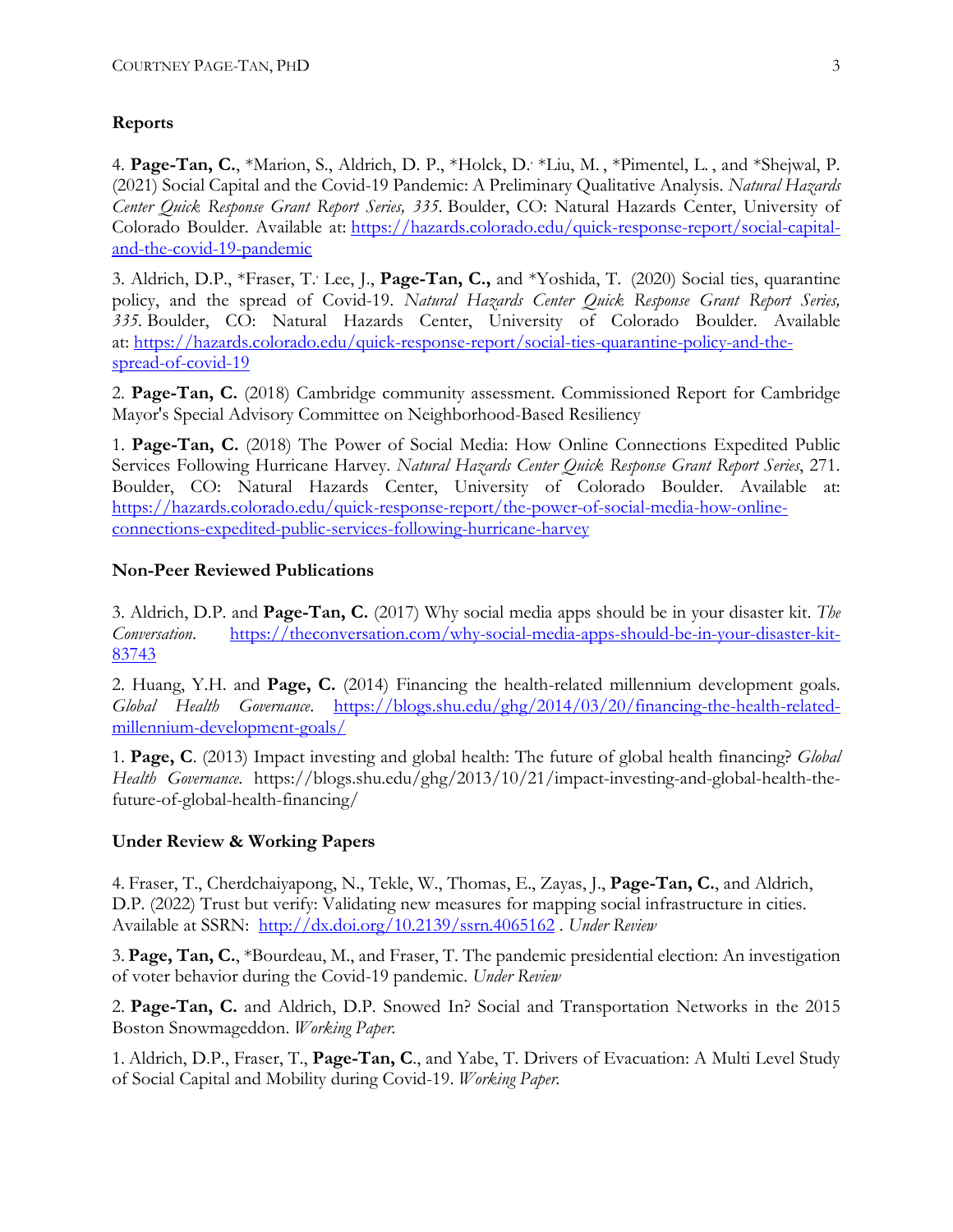### **FUNDED RESEARCH**

### **External Research Funding**

Aldrich, D.P., \*Fraser, T., **Page-Tan, C**. (Co-Principal Investigator), and Yabe, T. (2022) *Drivers of Evacuation: A Multi-Level Study of Social Capital and Mobility during Covid-19*. Natural Hazards Center Quick Response Program. Credit: \$5,000

**Page-Tan, C.** (Principal Investigator) Aldrich, D.P., and Marion, S. (2021) *The Role of Civic Networks and Information Sources During the Covid-19 Pandemic*. Russell Sage Foundation. Honorarium: \$1,000

**Page-Tan, C.** (Principal Investigator), Aldrich, D.P., Marion, S., LeNoble, C., and Kwesell, A. (2020) *The role of civic networks and information sources during the Covid-19 pandemic in changing political and economic landscapes*. Natural Hazards Center Quick Response Program. Credit: \$4,500

Aldrich, D.P., Fraser, T., Lee, J., Marion, S., and **Page-Tan, C**. (Co-Principal Investigator) (2020) *CONVERGE Covid-19 Working Group for Social Ties, Mobility, and Covid-19 Spread Rates*. Natural Hazards Center Quick Response Program. Credit: \$5,000

**Page-Tan, C.** (Principal Investigator) (2017) *The Power of Social Media: How Online Connections Expedited Public Services Following Hurricane Harvey*. Natural Hazards Center Quick Response Program. Credit: \$2,000

### **Internal Research Funding**

**Page-Tan, C.** (2016-2017) *Virtual networks in a disaster*. Northeastern University, Experiential Learning Grant. Credit: \$2,000

### **PRESENTATIONS**

### **Conference Presentations (Selected)**

20. **Page-Tan, C.**, \*Bourdeau, M., and Fraser, T. (2022) The Pandemic Presidential Election: An Investigation of Voter Behavior During the Covid-19 Pandemic. Paper presented at the Midwest Political Science Association Annual Conference, Virtual.

19. Fraser, T., **Page-Tan, C.**, and Aldrich, D. (2022) Getting to Know You: Mapping Social Infrastructure in American Neighborhoods for Community Resilience. Paper presented at the Midwest Political Science Association Annual Conference, Virtual.

18. Corbin, T., Aydiner, C., LeNoble, C., and **Page-Tan, C.** (2022) Transboundary Disasters: Current and Future Challenges in Disaster Governance, American Society for Public Administration (ASPA), March 18-22, Jacksonville, Florida.

17. Aydiner, C., LeNoble, C., and **Page-Tan, C.** (2022) Transboundary Disasters: Current and Future Trends in Disaster: Politics and Policy Research. Southern Political Science Association Annual Conference, Virtual.

16. LeNoble, C., Aydiner, C., Corbin, T., and **Page-Tan, C.** (2021) Interdisciplinary transboundary disaster team science: collectively forging a future of human resilience and security. Panel presentation at the INGRoup Conference, Virtual.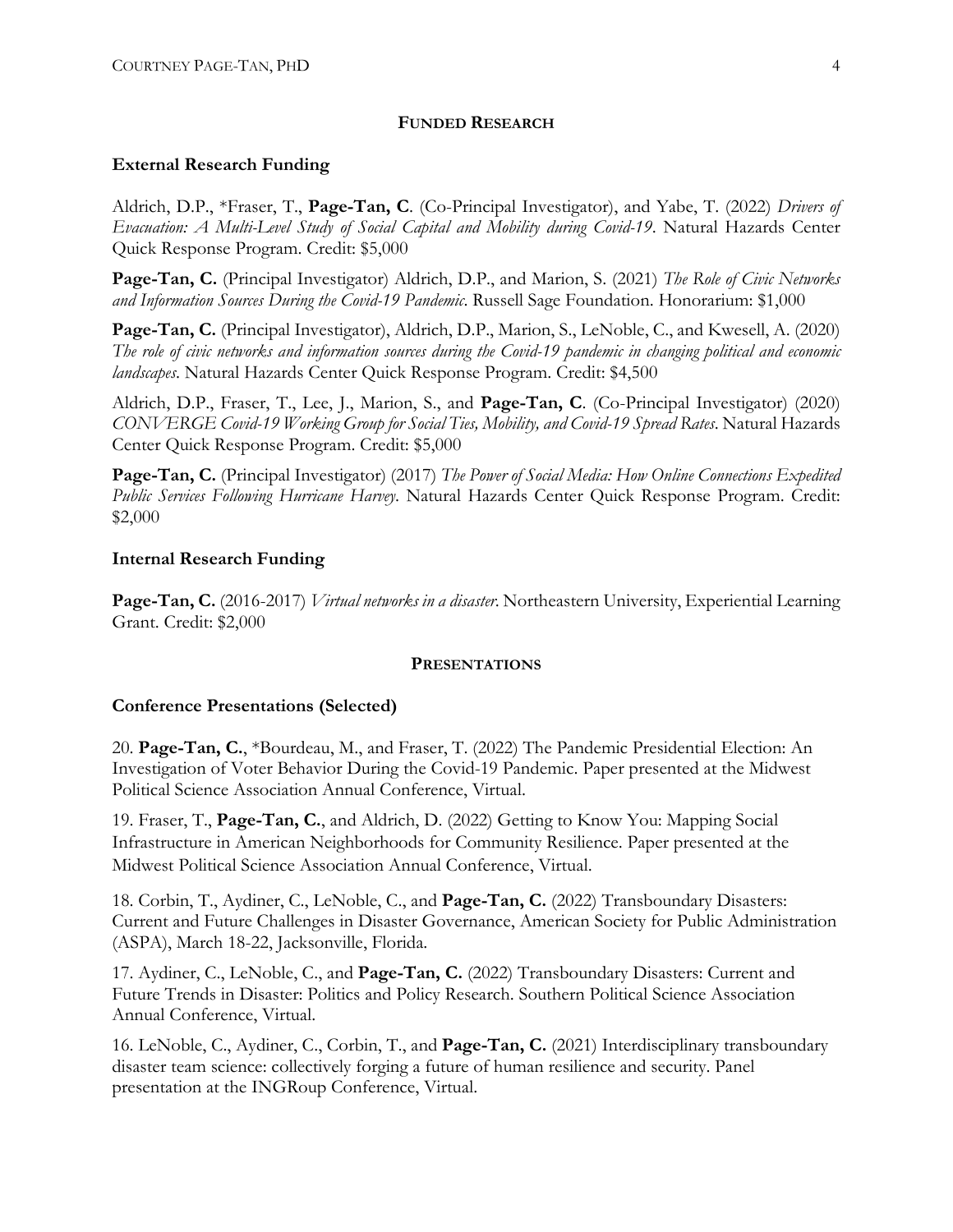15. **Page-Tan, C.**, Marion, S., and Aldrich, D.P. (2021) The role of civic networks and information sources during the Covid-19 pandemic. Paper presented at the Russell Sage Foundation Social and Political Impact of Covid-19 in the United States Conference, Virtual.

14. **Page-Tan, C.** and Corbin, T.B. (2021) Governmental response and inequality during Covid-19: Resilience at the margins. Paper presented at the Midwest Political Science Association Annual Conference, Virtual.

13. **Page-Tan, C.** and Fraser, T. (2021) Covid-19 to go? The role of disasters and evacuation in the Covid-19 pandemic. Paper presented at the American Association of Geographers Annual Meeting, Virtual.

12. Corbin, T.B., LeNoble, C, and **Page-Tan, C.** (2021) Interdisciplinary disaster research is not a disaster: A comparative analysis of interdisciplinary teams in virtual environments. Paper presented at the Southern Political Science Association Annual Conference, Conference Within A Conference, Virtual.

11. **Page-Tan, C**. (2020) Disaster recovery and social media use: An analysis of Facebook, Twitter, and Nextdoor use in Houston following Hurricane Harvey. Paper presented at the American Political Science Association Conference, Virtual.

10. **Page-Tan, C.** (2019) If you built it within a half mile, they will come: Building hyperlocal bridging social capital. Paper presented at the International Studies Association Conference, Toronto.

9. **Page-Tan, C.** (2018) Social capital: Unpacking how it supports resilience, and how it can be strengthened. Paper presented at the Resilience Measurement, Evidence and Learning Conference, New Orleans.

8. **Page-Tan, C.** (2018) A new era of disaster response: How social media is changing top-down approaches." Paper presented at the American Political Science Association Conference, Boston.

7. **Page-Tan, C.** and Sanaie-Movahed, B. (2017) An examination of countries with voluntary political party and institutionalized legislative gender quotas." Poster presented at the International Cartographic Conference, Washington, D.C.

6. **Page-Tan, C**. and Aldrich, D.P. (2017) Estimating social media effects on neighborhood resiliency. Paper presented at the 2017 Midwest Political Science Association Annual Conference, Chicago.

5. **Page-Tan, C**. and Aldrich, D.P. (2017) Social and transportation networks in the 2015 Boston Snowmaggedon." Paper presented at the 2017 Boston Area Research Initiative Conference, Boston.

4. **Page, C.** (2015) Social capital and shared identities as determinants of international disaster aid: 2000-2013. Paper presented at the Midwest Political Science Association Annual Conference, Chicago.

3. **Page, C.** (2013) Norm internalization: The case for disaster risk reduction. Paper presented at the Midwest Political Science Association Annual Conference, Chicago.

2. **Page, C.** (2013) Why states prepare for natural disasters: Implementation of the Hyogo Framework for Action 2005-2015. Paper presented at the International Studies Association Annual Conference, San Francisco.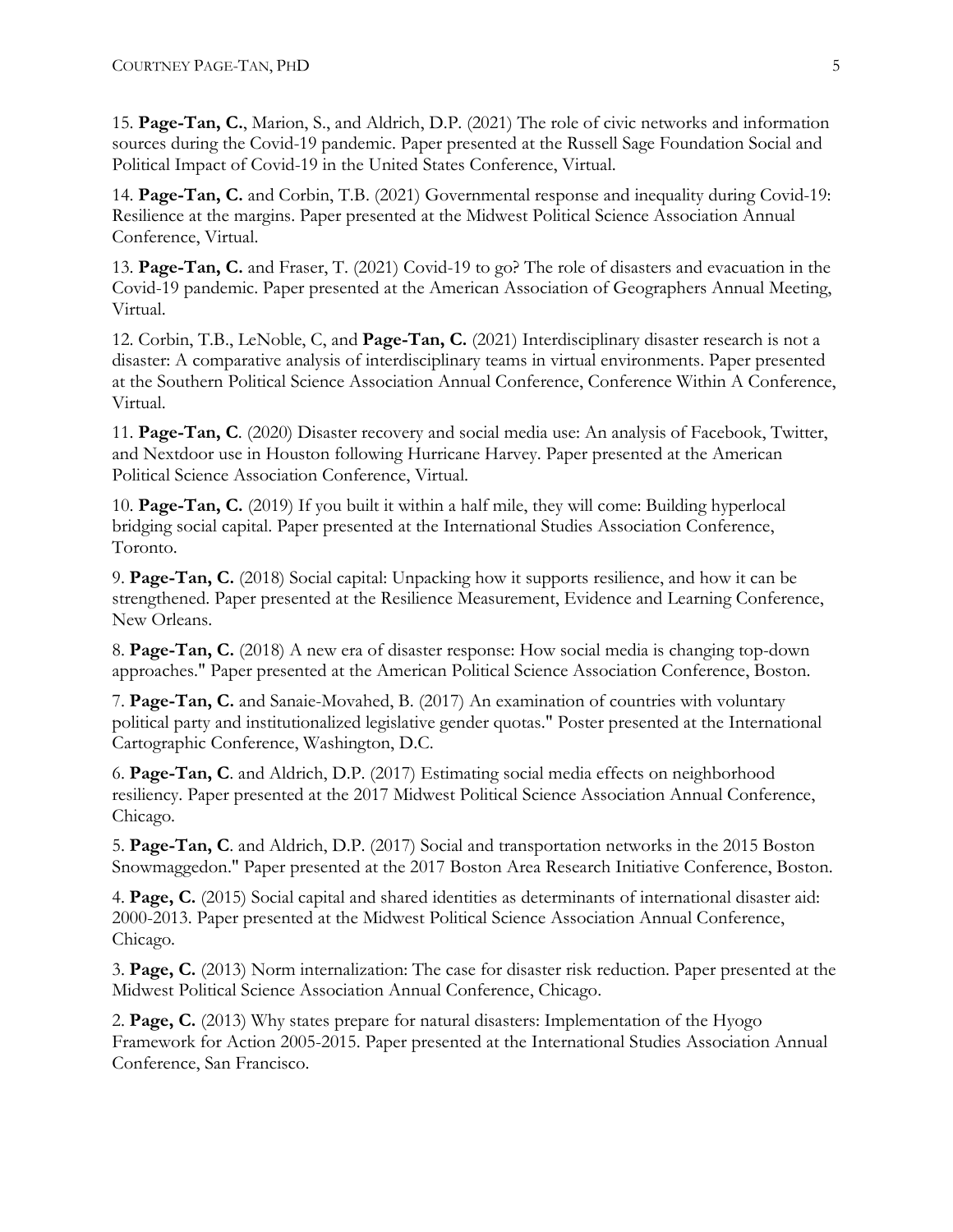1. **Page, C.** (2008) International actors leading in relief efforts: 2004 Indian Ocean Tsunami aid assessment. Paper presented at the Midwest Political Science Association Annual Conference, Chicago.

# **Invited Talks**

12. "Measuring & mapping risk and resilience." March 2022, Aldrich Resilience Lab, Northeastern University, Virtual

11. "Master class in mapping and spatial analysis." November 2021, Quantitative Techniques in R for Political Science, Dept. of Political Science, Northeastern University, Virtual

10. "Evaluating program rigor: A multimethod assessment strategy." October 2021, Embry–Riddle Aeronautical University, 2021-2022 Academic Assessment Webinar Series, Virtual

9. "Rigor assessment and program outcome mapping." September 2021, Embry–Riddle Aeronautical University, Accreditation and Assessment Coordination Committee Meeting, Virtual

8. "Building resilience to everything." August 2021, Embry–Riddle Aeronautical University, Human Resources Workshop, Virtual

7. "Leveraging Qualtrics for innovative instruction." January 2021, College of Arts & Sciences, Embry–Riddle Aeronautical University-Worldwide, Virtual

6. "Community resilience across Facebook, Twitter, and Nextdoor users." November 2020, College of Arts & Sciences, Embry–Riddle Aeronautical University-Worldwide, Virtual

5. "How hyperlocal social media fueled rebuilding after Hurricane Harvey." November 2019, Wesleyan University GIS Day, Middletown, CT

4. "The driving force behind Houston Resilience following Hurricane Harvey: Social media's role in post-disaster recovery." October 2019, New England Analysts' Roundtable, Hartford, CT

3. "How online social media platforms promote climate change literacy." March 2019, ISeeChange Staff Brown Bag, Virtual

2. "How social networks transform during a disaster." May 2018, FEMA Integrated Public Alert & Warning System Working Group 2 - Public Needs, Virtual

1. "Social capital and community resilience." May 2017, Cambridge Mayor's Special Advisory Committee on Neighborhood-Based Resilience, Cambridge, MA

# **TEACHING**

† Denotes Teaching Assistant, Δ Denotes Original Author of Course

# **Undergraduate courses**

| <b>POL 101</b>   | American Government and Politics, Purdue University                    |
|------------------|------------------------------------------------------------------------|
| QAC 201          | Applied Data Analysis, Wesleyan University                             |
| <b>POL 130</b>   | Introduction to International Relations, Purdue University †           |
| <b>RSCH 202</b>  | Introduction to Research Methods, Embry-Riddle Aeronautical University |
| POL 415          | U.S. Politics and the Media, Purdue University †                       |
| <b>POLS 1401</b> | Western Political Thought, Seton Hall University                       |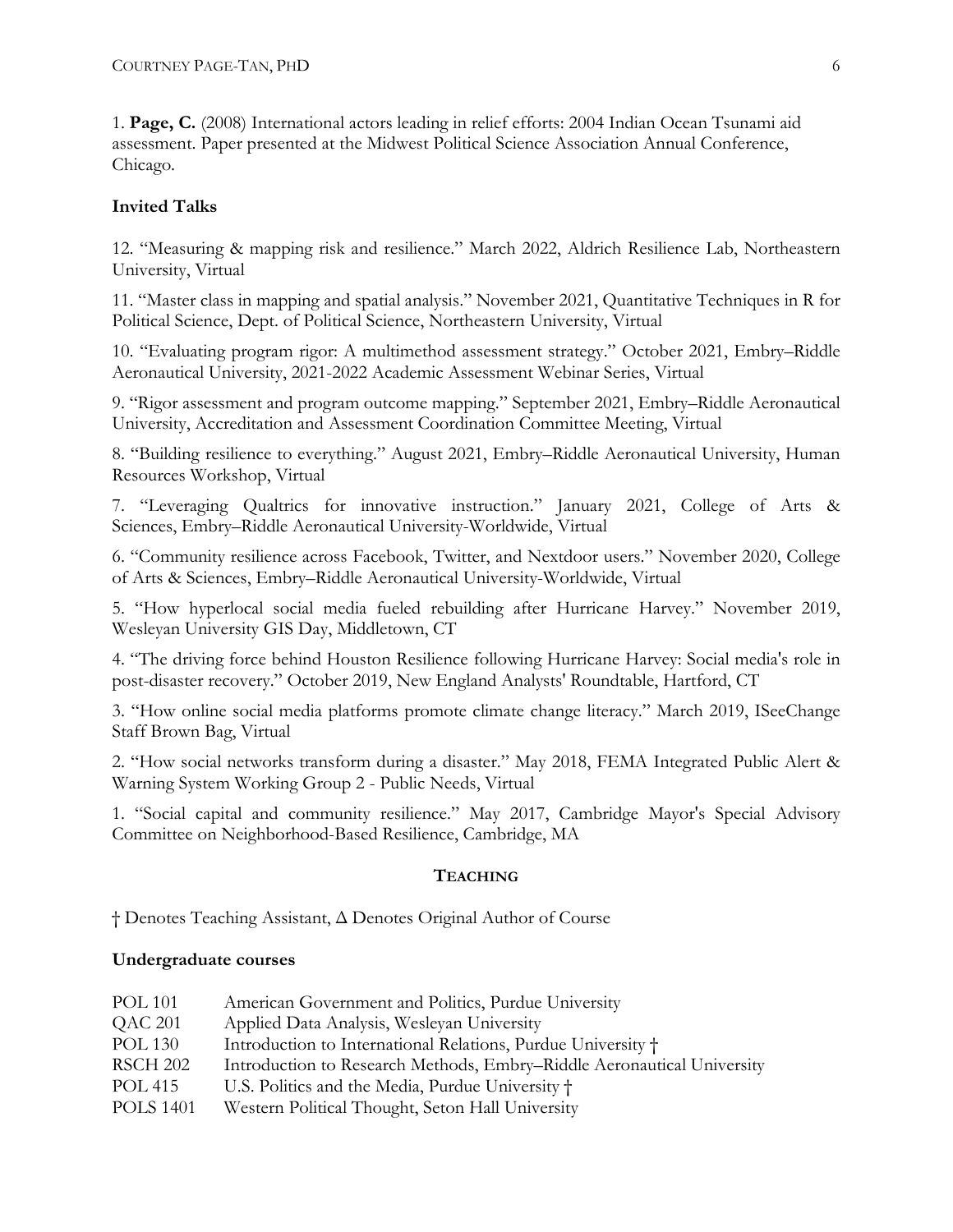## **Graduate courses**

| <b>MHSR 501</b>  | The Internet, Security, and Governance, Embry-Riddle Aeronautical University              |
|------------------|-------------------------------------------------------------------------------------------|
| <b>MHSR 510</b>  | Introduction to Human Security, Embry–Riddle Aeronautical University $\Delta$             |
| <b>MHSR 515</b>  | International Law and U.S. Security Policy, Embry-Riddle Aeronautical University $\Delta$ |
| <b>MHSR 540</b>  | Foundations of Resilience, Embry–Riddle Aeronautical University $\Delta$                  |
| <b>MHSR 550</b>  | Resilience Planning and Administration, Embry-Riddle Aeronautical University $\Delta$     |
| <b>MSES 560</b>  | Ethics in the Public Sector, Embry–Riddle Aeronautical University                         |
| <b>MHSR 680</b>  | Topics in Human Security and Resilience, Embry-Riddle Aeronautical University $\Delta$    |
| <b>POLS</b> 7346 | Resilient Cities, Northeastern University †                                               |
| <b>POLS</b> 7392 | Social Capital and Resilience, Northeastern University †                                  |

### **Student Supervision**

RA = Research Assistant, GR = Graduate Student, UG = Undergraduate Student

| Spring 2022, 2 UG/6 GR RAs | Spring 2021, 1 UG / 5 GR RAs |
|----------------------------|------------------------------|
| Fall 2021, 1 GR RA         | Summer 2020, 2 UG RAs        |

### **SERVICE**

Journal Reviews: *Climatic Change*, *International Journal of Disaster Risk Reduction, Disasters, Globalisation, Societies and Education, Frontiers in Sustainable Cities - Social Inclusion in Cities*

| $2021 -$ Present | Chair, Recruitment, Retention, and Matriculation Committee, Department          |  |  |
|------------------|---------------------------------------------------------------------------------|--|--|
|                  | of Security and Emergency Services, Embry-Riddle Aeronautical University        |  |  |
| $2021 -$ Present | Review Editor, Frontiers in Sustainable Cities - Social Inclusion in Cities     |  |  |
| 2020 - Present   | Member, Human Security Research Cluster, Embry-Riddle Aeronautical              |  |  |
|                  | University                                                                      |  |  |
| 2020 - Present   | Member, Curriculum Committee, Embry-Riddle Aeronautical University,             |  |  |
|                  | Department of Security and Emergency Services                                   |  |  |
| $2019 -$ Present | Lab Manager, Aldrich Resilience Lab, Northeastern University                    |  |  |
| $2019 -$ Present | <b>Newsletter Editor, APSA Science, Technology &amp; Environmental Politics</b> |  |  |
|                  | Section                                                                         |  |  |
| 2022             | <b>Committee Member, FEMA Resilient Nation Partnership Network</b>              |  |  |
|                  | "Next Generation of Resilience" Student Showcase Review Panel.                  |  |  |
| 2021             | <b>Committee, Search Committee for Applied Sciences Chair, Embry-Riddle</b>     |  |  |
|                  | Aeronautical University, College of Arts and Sciences                           |  |  |

### **Professional Affiliations**

- American Political Science Association
- Midwest Political Science Association
- Southern Political Science Association
- American Association of Geographers